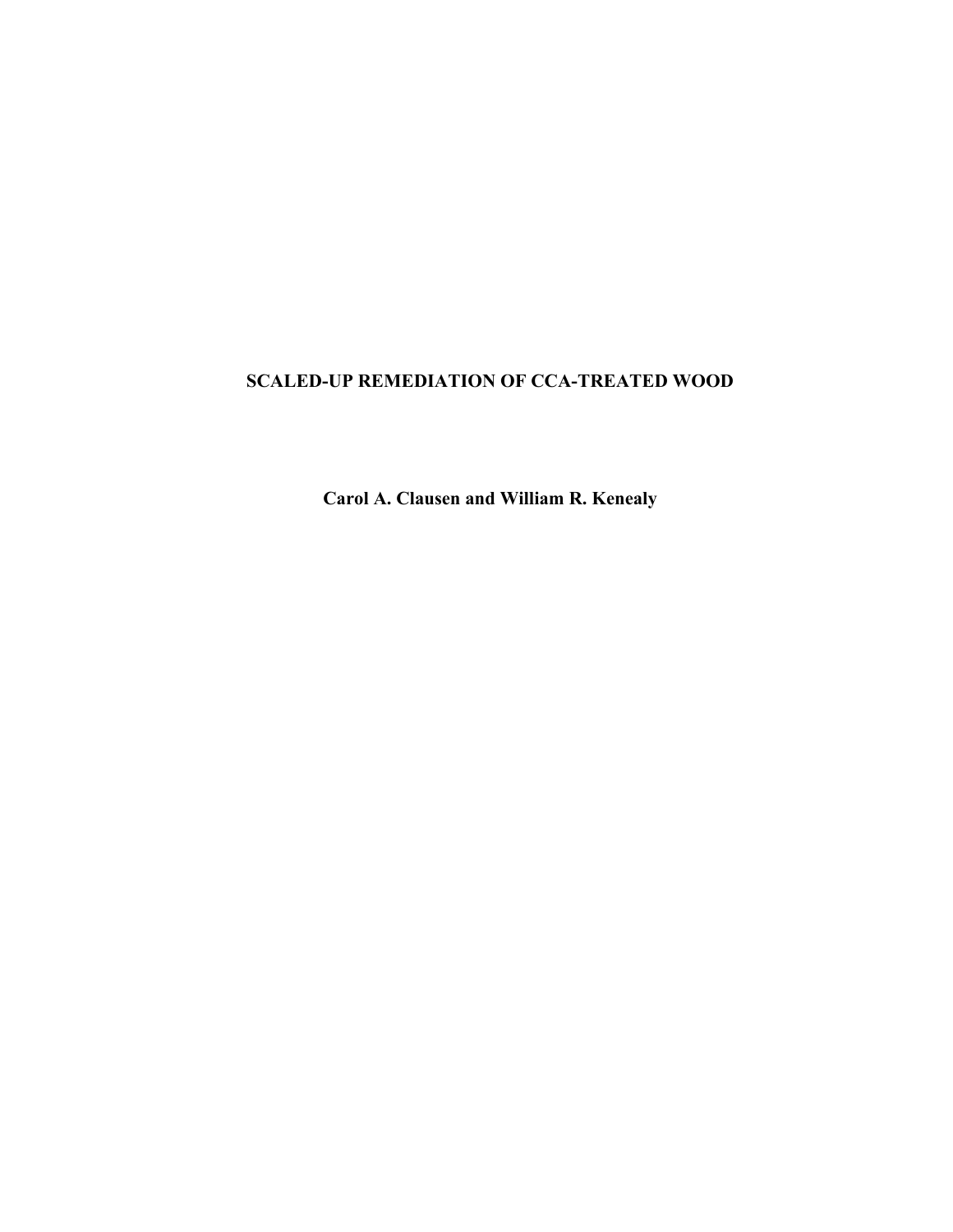#### **ABSTRACT**

*Bioremediation is a novel approach to recycling waste wood treated with chromated copper arsenate (CCA). Remediating CCA-treated waste wood diverts this fiber source from our landfills and provides tangible secondary products from the cleaned fiber. On a laboratory scale, this method, which utilizes oxalic acid extraction and bioleaching with a metal-tolerant bacterium, removed up to 78% Cu, 100% Cr, and 97% As from 1 kg chipped CCA-treated southern pine. The two-step sequence of oxalic acid extraction and bioleaching removed more metals than did either acid extraction or bioleaching alone. Scale-up parameters on 11 kg of particulate, flaked, or chipped CCA- treated wood were evaluated in a 150-L reactor. This process removed 79% Cu, 70% Cr, and 88% As from particulate wood, 83% Cu, 86% Cr, and 95% As from flaked wood, and 65% Cu, 64% Cr, and 81% As from wood chips. Metals released from CCA-treated wood during bioremediation are potentially recoverable from a liquid medium for reuse or disposal. Remediation methodologies remain cost prohibitive, but they may become economically competitive in the event landfill restrictions are imposed domestically.* 

Keywords: remediation, CCA-treated wood, acid extraction, bioleaching, *Bacillus licheniformis* 

 $\overline{\phantom{a}}$ 

Carol A. Clausen, Research Microbiologist, USDA Forest Products Laboratory, Madison, WI 53726 cclausen@fs.fed.us

Dr. William R. Kenealy, Research Microbiologist, USDA Forest Products Laboratory, Madison, WI 53726 bkenealy@fs.fed.us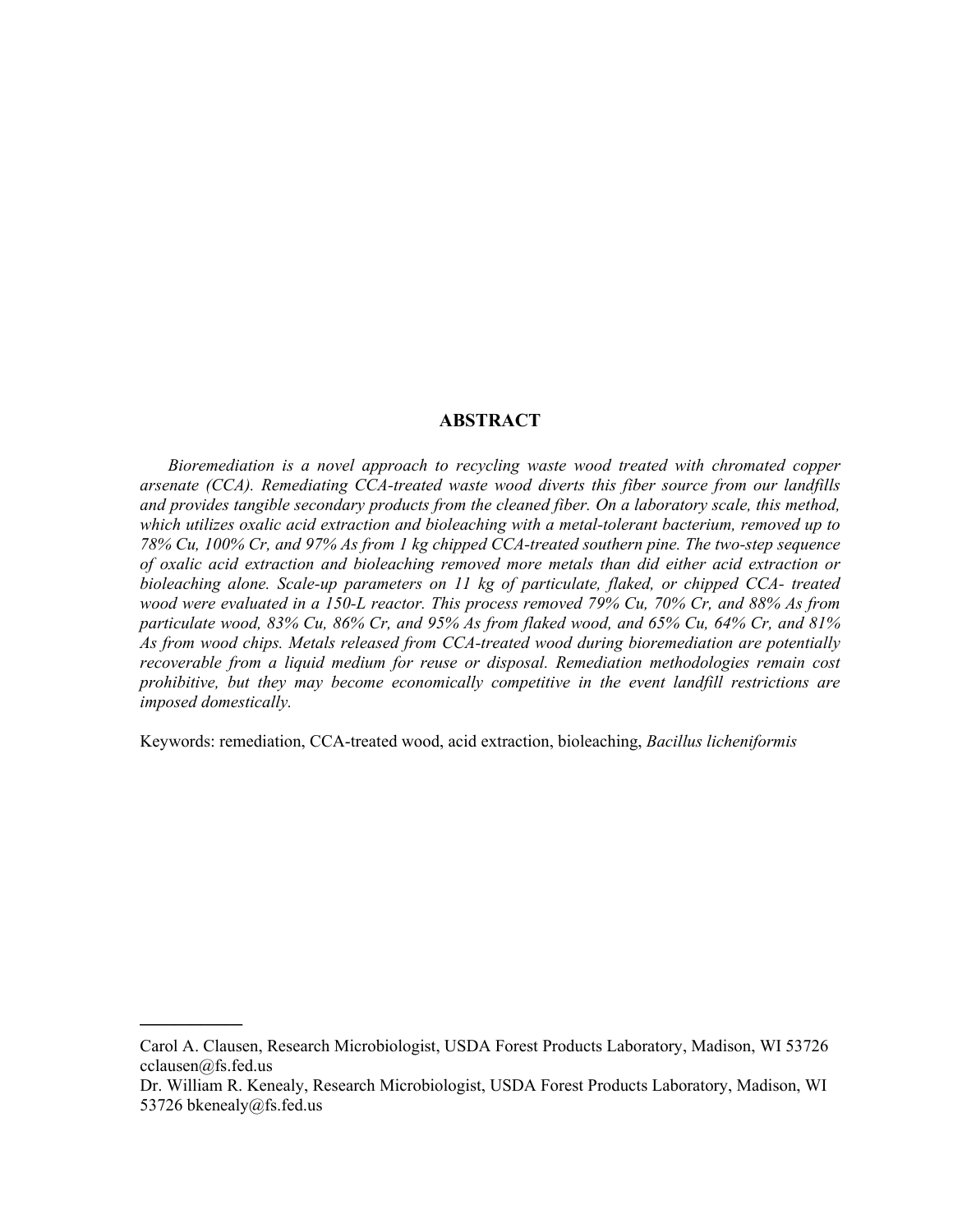#### **INTRODUCTION**

Chromated copper arsenate (CCA) has been the most commonly used wood preservative in North America for the past 25 years [1], resulting in large volumes of this material entering our landfills after removal from service. It is estimated that 18 billion cubic feet  $(5.1 \times 10^8 \text{ m}^3)$  of CCAtreated wood will be removed from service by the year 2020 [2]. A number of approaches to remediate CCA-treated wood have been developed in an effort to divert treated waste wood from landfills. Alternative disposal methods including, but not limited to, incineration, reconfiguration and reuse, composting with decay fungi, acid extraction, and bioleaching of metals by bacteria were reviewed by Clausen [3]. Alternative disposal strategies could divert CCA-treated material from landfills by reducing the biomass, removing and recycling the metals, or simply extending the useful service life of this material through reuse in a secondary application. No alternative to landfilling has been readily adopted due to the inherent costs and lack of means to handle, transport, sort, and process this waste material. Nevertheless, it is important to continue to investigate and develop new methods to remediate treated wood as well as evaluate scale-up of existing remediation methods so that this technology can be readily transferred into the marketplace in the event domestic landfill restrictions similar to those in Europe are imposed in the future.

A two-step remediation process, involving a combination of oxalic acid extraction and bacterial culture with the metal-tolerant bacterium, *Bacillus licheniformis*, substantially reduced the amount of copper  $(70\%-78\%)$ , chromium  $(81\%-97\%)$ , and arsenic  $(93\%-100\%)$  in CCA-treated wood on a laboratory scale [4,5]. This remediation process, which has been shown to be equally effective in the laboratory on a number of copper-based preservatives [6], allows for recycling of both the wood fiber and metals. The objective of this study was to scale up the two-step remediation method of Clausen [4] to evaluate the effectiveness of the process on larger volumes of particulate, flaked, and chipped CCA-treated southern yellow pine.

#### **MATERIALS AND METHODS**

#### **Treated Wood**

CCA-treated southern yellow pine was used for all three trials in this study. In trial I, 11.6 kg of treated lumber (Brunsell Lumber, Madison, WI), hammer-milled and sorted to an approximate particle size of 3 by 8 mm, was processed. In trial II, flaked southern pine (0.5 mm thick by 11 cm long by varying widths) was treated with CCA-C using a full cell treatment process to a nominal retention of 6.4 kg/m<sup>3</sup>. In trial II, 11.8 kg of treated flakes was processed. In trial III, 11.3 kg chipped southern pine (3 by 2 by 0.3 cm), treated with CCA-C using a full cell process to a nominal retention of 6.4 kg/m<sup>3</sup>, was processed.

### **Remediation Process**

#### *Processing Equipment*

The processing equipment consisted of a 300-L fermentor connected to a 150-L stainless steel recirculating tank (Figure 1). In each of three trials, the wood was confined in a polypropylene bag and placed inside the recirculating tank (Legion Utensils Co., Inc., Long Island City, NY). The bag used for particulate wood was manufactured from woven polypropylene filter fabric (Astrup, Chicago, IL), and the bag used for the flaked and pulp chipped wood was manufactured from nominal 1- by 2-mm polypropylene mesh (McMaster-Carr, Elmhurst, IL). Both bags were manufactured by Gallagher Tent and Awning (Madison, WI) and designed to fit the dimensions of the 58.4-cm-high by 58.4-cm-diameter recirculating tank.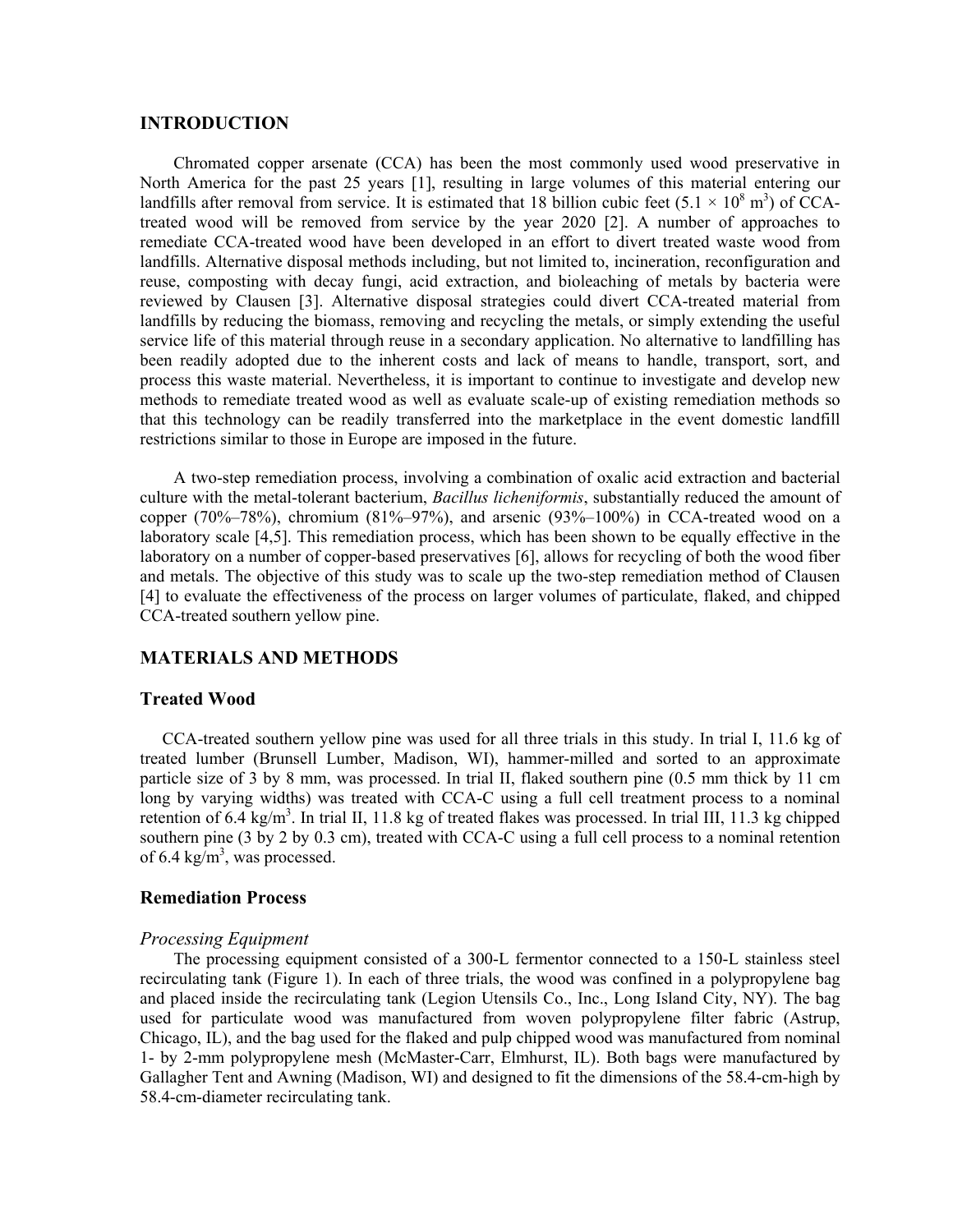

**Figure 1** Fermentator (left) connected to recirculating remediation tank (right).

#### *Acid Extraction*

Oxalic acid, (125 L, 0.8%, pH 1.52) (Sigma, St. Louis, MO) in deionized (DI) water was added and recirculated with a uniform spray over the surface of the immersed bag of wood at 50 L/min and  $27^{\circ}$ C for 18 h. The optimal ratio  $(\le 1:10)$  kg of treated wood to liters of acid was previously determined [7]. Acid extract and wood were sampled at  $T_0$ and  $T_{18}$  h for elemental analysis. Following extraction, the acid was drained for 1 h and the volume recovered was recorded (Table 1).

### *Bioleaching*

Nutrient medium (Difco, Detroit, MI) was prepared according to manufacturers' directions to give 0.8% concentration and sterilized in a 300-L fermentor (Fermentation

Design, Inc., Allentown, PA) at  $121^{\circ}$ C for 20 min. Medium was cooled to 65  $^{\circ}$ C-70 $^{\circ}$ C and pumped into the remediation tank. Medium was further cooled to  $27^{\circ}$ C, adjusted to 125 L volume, and pH was adjusted to 5.5–5.6 with saturated NaOH. Antifoam A (Sigma, St. Louis, MO) was added before the tank was inoculated with 1 L of inoculum prepared as follows. Bacterial inoculum preparation consisted of aseptically inoculating *Bacillus licheniformis* CC01 into 100 mL of nutrient medium, incubating for  $15$  h at  $27^{\circ}$ C, transferring 100 mL of the 15-h culture into 1 L of nutrient medium, incubating for 8 h at  $27^{\circ}$ C, and transferring 1 L of the 8-h culture into 125 L of nutrient medium in the remediation tank of cooled medium. Inoculum contained  $6 \times 10^7$  colony forming units per milliliter (CFU/mL).

The inoculated medium was recirculated (50 L/min) with a uniform spray over the surface of the wood at 27<sup>o</sup>C for 7 to 9 days. Filtrate samples were taken periodically during the incubation for bacterial counts and elemental analysis. Wood samples were submitted for elemental analysis following bioleaching. Spent nutrient medium was collected for either disposal as hazardous waste or future studies on metal recovery. An uninoculated control was subjected to oxalic acid-extraction, drained, and incubated for 7 days in DI water. Samples of filtrate and wood were taken periodically for elemental analysis.

#### **Microbial Growth Analysis**

Samples of nutrient medium were taken periodically during the 7-day incubation and streaked for purity on nutrient agar (Difco, Detroit, MI). A plate count was also conducted on nutrient agar plates to determine CFU/mL of inoculum and time of peak growth of the bacterium [8].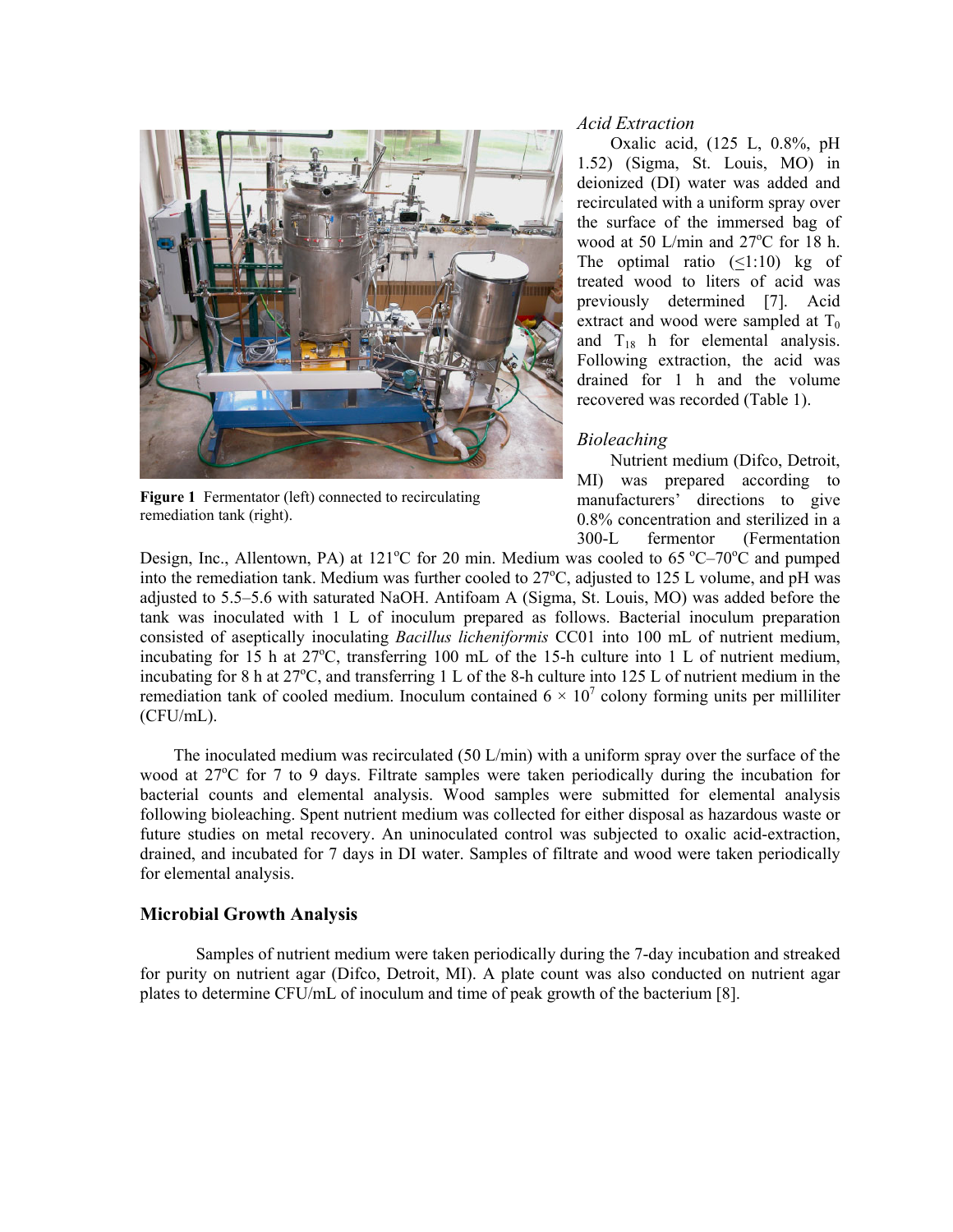| Wood     |                           |                  |      | Wood<br>weight | Filtrate<br>volume | Total metals in filtrate<br>(g recovered) |       | Metals in wood<br>samples $(mg/g)^b$ |                |                |                |
|----------|---------------------------|------------------|------|----------------|--------------------|-------------------------------------------|-------|--------------------------------------|----------------|----------------|----------------|
| geometry | Process                   | Time pH          |      | (kg)           | (L)                | Cu                                        | Cr    | As                                   | Cu             | Cr             | As             |
| Particle | Acid extraction           | $\boldsymbol{0}$ | 1.52 | 11.61          | 125                |                                           |       |                                      | 1.45<br>(0.03) | 2.67<br>(0.05) | 2.55<br>(0.03) |
|          |                           | 18 h 1.44        |      |                | 91                 | 3.76                                      | 17.70 | 21.11                                | 1.28<br>(0.05) | 1.30<br>(0.03) | 0.90<br>(0.15) |
|          | Bioleaching               | 1 <sub>d</sub>   | 5.60 |                | 125                |                                           |       |                                      |                |                |                |
|          |                           | 7 d              | 6.23 |                | 125                | 20.58                                     | 7.08  | 6.70                                 | 0.30<br>(0.01) | 0.79<br>(0.02) | 0.30<br>(0.01) |
| Flake    | Acid extraction           | $\boldsymbol{0}$ | 1.50 | 11.79          | 125                |                                           |       |                                      | 2.66<br>(0.10) | 5.19<br>(0.26) | 4.61<br>(0.33) |
|          |                           | 18 <sub>h</sub>  | 1.58 |                | 109                | 5.12                                      | 24.83 | 28.27                                | 2.23<br>(0.11) | 1.54<br>(0.06) | 0.81<br>(0.01) |
|          | Bioleaching               | 1 d              | 5.30 |                | 125                |                                           |       |                                      |                |                |                |
|          |                           | 7 d              | 6.11 |                | 125                | 12.17                                     | 5.36  | 4.51                                 | 0.46<br>(0.04) | 0.72<br>(0.03) | 0.22<br>(0.02) |
|          | Pulp chip Acid extraction | $\boldsymbol{0}$ | 1.56 | 11.34          | 125                |                                           |       |                                      | 1.88<br>(0.21) | 5.13<br>(0.09) | 4.58<br>(0.06) |
|          |                           | 18 h 1.62        |      |                | 110                | 2.75                                      | 21.04 | 24.58                                | 1.87<br>(0.16) | 3.00<br>(0.09) | 1.94<br>(0.05) |
|          | Bioleaching               | 1 d              | 5.15 |                | 125                |                                           |       |                                      |                |                |                |
|          |                           | 7 d              | 6.13 |                | 125                | 12.84                                     | 13.16 | 13.36                                | 0.65<br>(0.04) | 1.87<br>(0.06) | 0.89<br>(0.02) |

| <b>Table 1</b> Processing conditions for three CCA-treated chip types and elemental analyses of filtrates and |  |
|---------------------------------------------------------------------------------------------------------------|--|
| processed wood samples <sup>a</sup>                                                                           |  |

 ${}^{a}n = 3$ .

<sup>b</sup>Standard error in parentheses.

### **Elemental Analysis**

Oven-dried wood samples, ground to pass a U.S. Standard 20-mesh (850-µm) screen, were digested and analyzed in triplicate for copper (Cu), chromium (Cr), and arsenic (As) content by inductively coupled plasma (ICP) emission spectrometry according to American Wood Preservers<sup>7</sup> Association standard A-21-00 [9]. Filtrate samples were submitted in triplicate for ICP analysis for copper, chromium, and arsenic.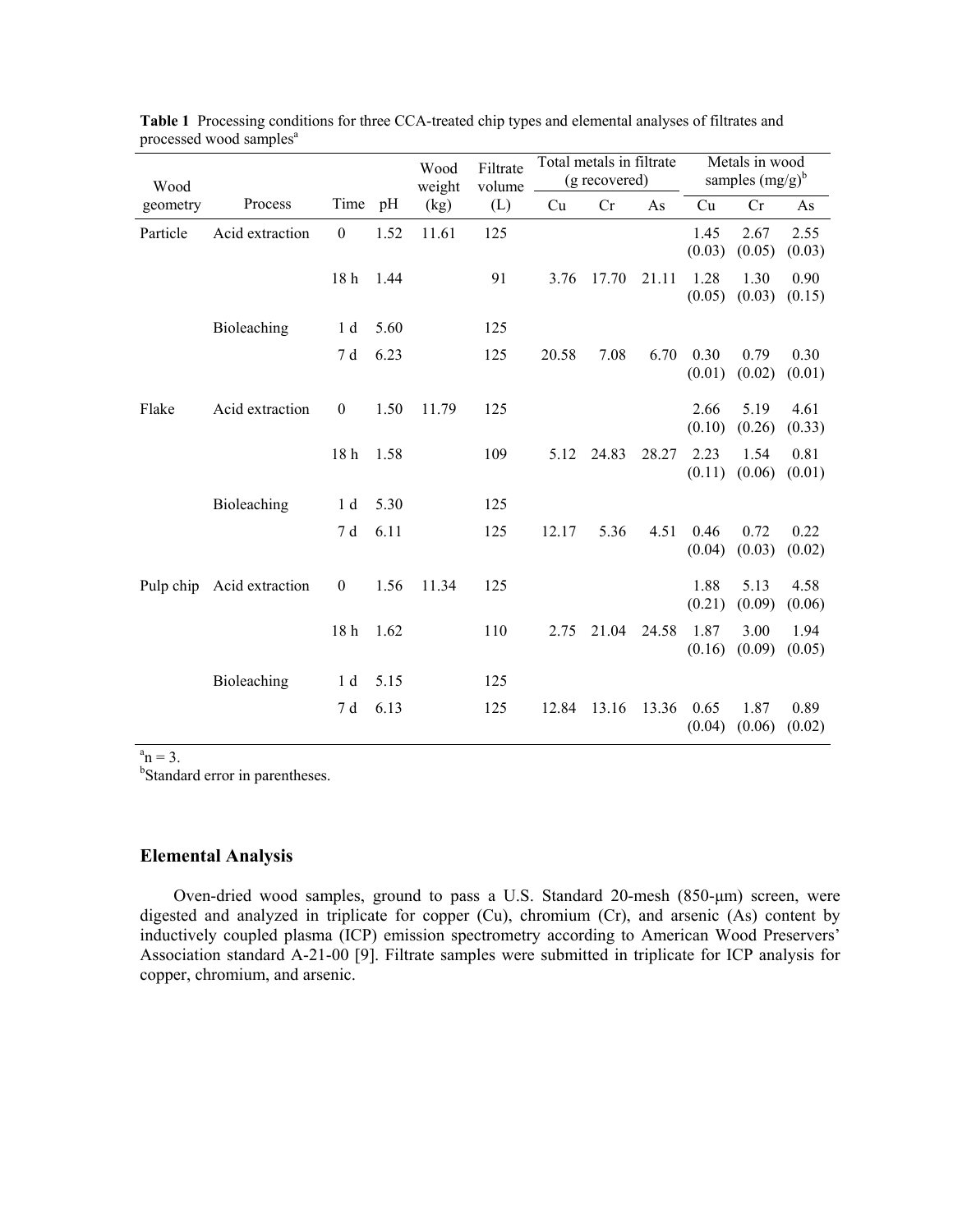

**Figure 2** Metals removed by acid extraction of CCA-treated particles, flakes, and chips.



**Figure 3** Percentage of Cu, Cr, and As removed after 7 days of bioleaching with *Bacillus licheniformis*.

copper was removed during bioleaching than by acid extraction alone. Residual acid in the uninoculated control extracted 12% to 35% additional Cu, Cr, and As during the subsequent 7 days (results not shown). That compares to 22% to 65% additional metal removal by bioleaching in the same time frame.

#### **Trial I**

The cumulative percent removal of CCA components— $12\%$  Cu,  $51\%$  Cr, and 65% As following acid extraction and 79% Cu, 70% Cr, and 88% As following bioleaching—are similar to results seen in bench-scale studies for this method [3–5]. Bioleaching with *B. licheniformis* clearly increased the removal of all three CCA components and preferentially copper. The filter fabric bag and small wood particle size moderately hampered exchange of acid and medium from the inside to the outside of the bag during recirculation. The bag also inhibited drainage following the acid extraction, which, in turn, required more sodium hydroxide to adjust the pH for the bioleaching portion of the process. Opening the remediation tank several times for pH adjustment eventually led to microbial contamination. Foaming was minimal and confined to the inside of the bag until day 7 of incubation, when signs of contamination were noted on a plate of nutrient agar streaked for purity and on the bag and sides of

### **RESULTS**

Conditions for remediation of CCA-treated southern yellow pine and elemental analyses of filtrates and wood samples are summarized in Table 1. Extrapolating total metals recovered in large volumes of filtrate is subject to experimental error. Residual metals in processed wood samples are a better indicator of the success of the remediation process. The extent of metal removal following acid extraction is shown in Figure 2. Copper extraction was the lowest, particularly for pulp-chipped wood. Flaked wood showed the highest extraction of chromium (70%) and arsenic (82%) of the three material geometries tested, presumably because of the increased surface area exposed to the acid.

Figure 3 shows the total percentage of each metal removed from CCA-treated particles, flakes, and chips following step 2, bioleaching. Greater percentages of each metal were removed from particles, flakes, and chips following bioleaching than following acid extraction. Increases in the removal of copper by *B. licheniformis* were most dramatic; 65% to 68% more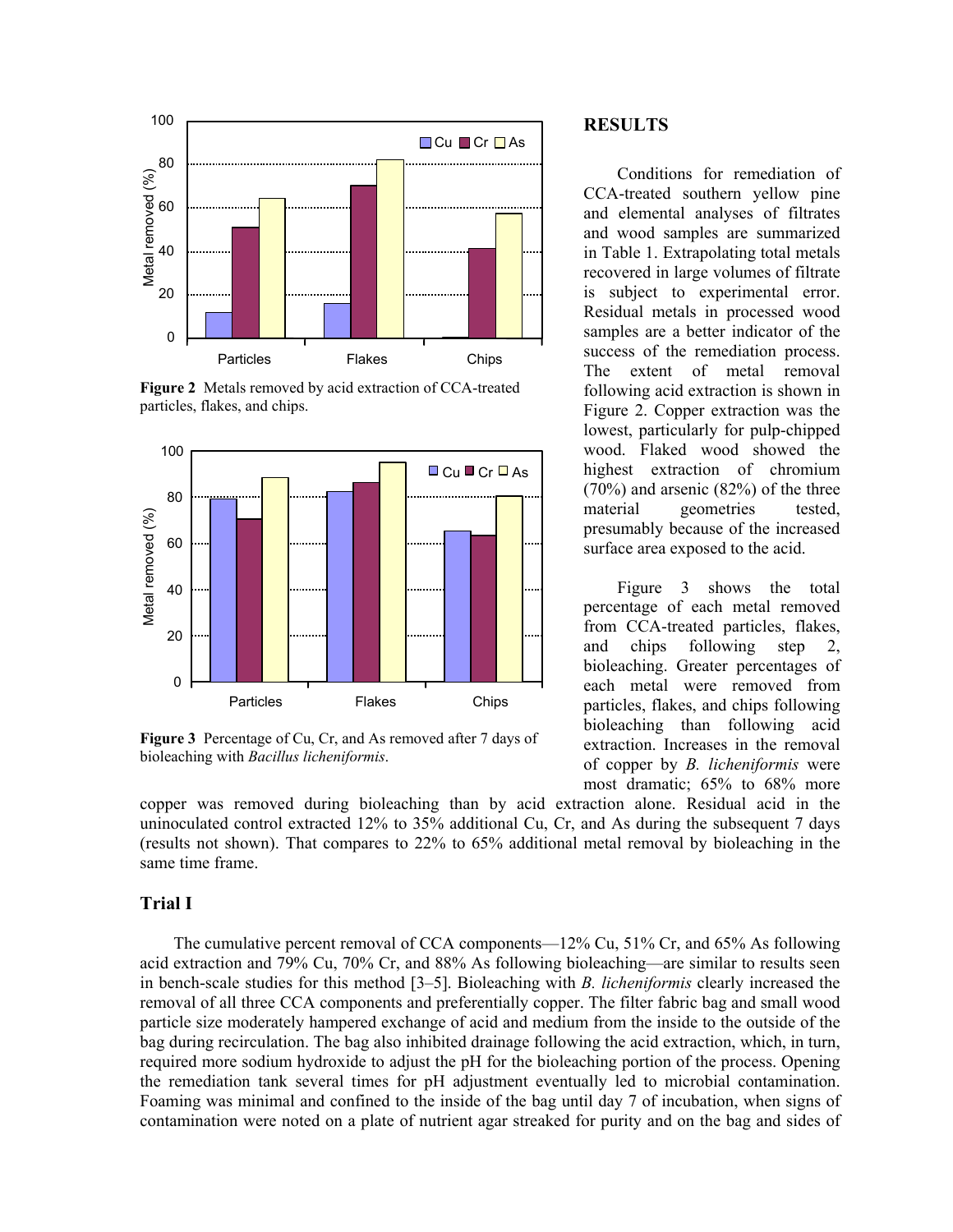

**Figure 4** Remediated particles were rinsed with DI water. Evidence of mold growth, which occurred on day 7 of incubation, were evident on the bag above the liquid line (arrow).



**Figure 5** Mesh bag and larger wood configurations changed dynamics of surface spray, resulting in foaming that filled remediation tank.

the remediation tank above the liquid level (Figure 4). Remediated particles were thoroughly rinsed with DI water and air dried before storage.

# **Trial II**

Following the 18-h oxalic acid extraction, flaked pine samples showed 16% removal of Cu, 70% removal of Cr, and 82% removal of As (Figure 2). Following bioleaching, the cumulative proportion of Cu, Cr, and As removed was 83%, 86%, and 95%, respectively (Figure 3). Flaked CCA was more voluminous than particulate CCA. While the mesh bag allowed for equal and unencumbered exchange of medium between the inside and outside of the bag, the flakes had to be settled into a flat configuration. The spray of medium on flat flakes changed the uniformity of the medium spray and may have increased foaming. Despite adding additional antifoam A, foam filled the remediation vessel (Figure 5). Remediated flakes were thoroughly rinsed with DI water and air dried before storage.

# **Trial III**

Results showed that pulpchipped southern pine had 0.5% removal of Cu, 42% removal of Cr, and 58% removal of As following the 18-h oxalic acid

extraction (Figure 2). Growth of the bacterium peaked on day 6 post-inoculation, at  $2.5 \times 10^9$ CFU/mL. Because no contamination was detected, this trial was continued for two additional days to determine if additional metal removal would occur, but it did not. The proportion of metals removed from pulp-chipped southern pine was 65%, 64% and 81% for copper, chromium, and arsenic, respectively (Figure 3). Remediated chips were thoroughly rinsed with DI water and air-dried before storage.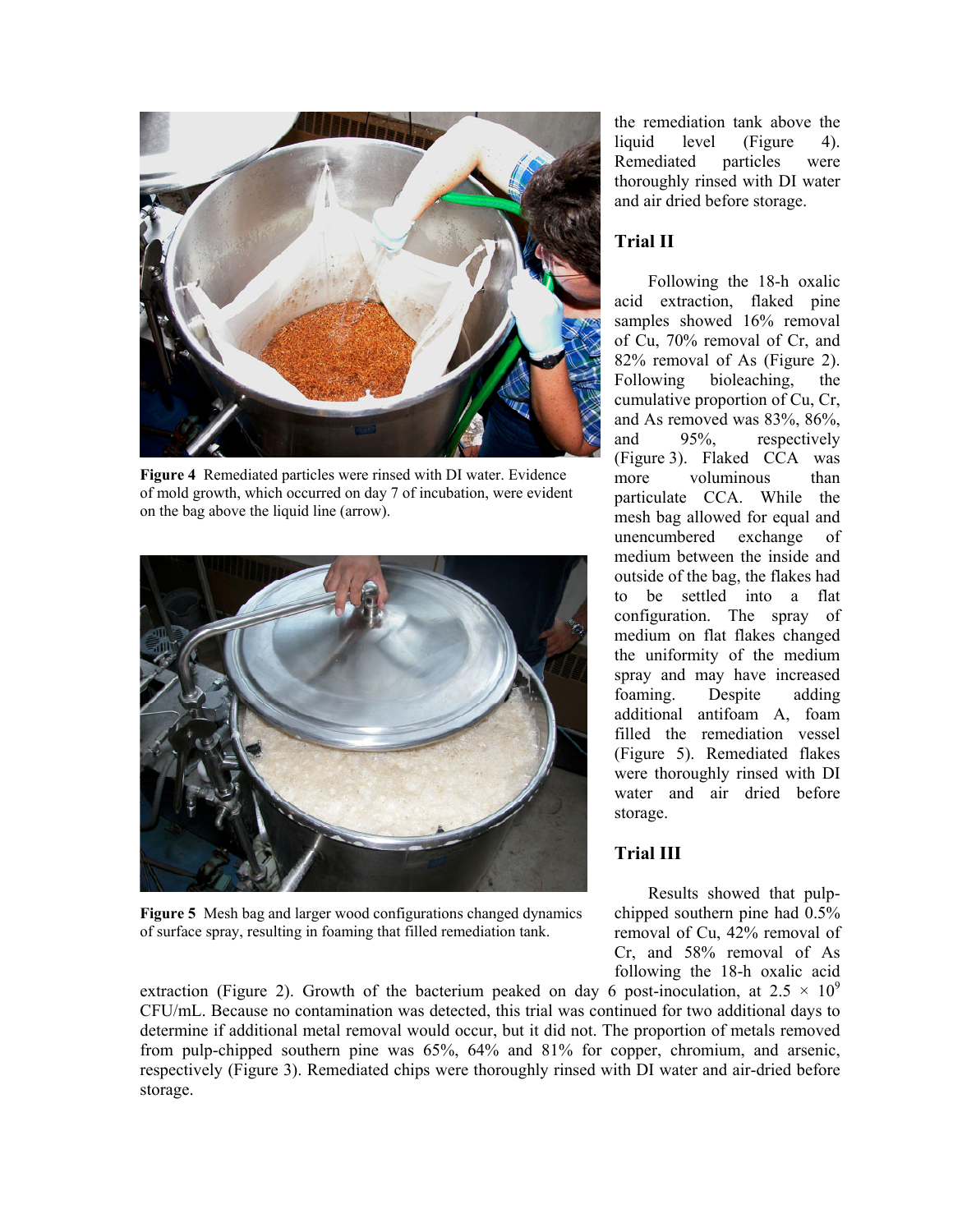#### **DISCUSSION**

Eleven-kg batches of CCA-treated wood were remediated with a two-step process involving oxalic acid extraction for 18 h followed by bioleaching for 7 days. Special attention to details, such as handling increased quantities of raw materials, maintaining aseptic conditions, adequate inoculum, and ensuring robust microbial growth, is essential when scaling up a microbial process. In an industrial scale-up of a fungal-based remediation process for CCA-treated wood using the brown-rot fungus *Antrodia vaillantii,* Leithoff and Peek [10] cited difficulties in regulating humidity and contamination by bacteria that were capable of totally inhibiting growth of this fungus. In our study, acid extraction combined with the presence of soluble metals in the filtrate discouraged, but did not entirely eliminate, growth of potential microbial contaminants, e.g., mold fungi. Similarly, overwhelming the system with a bacterial inoculum with a short regeneration time provided an opportunity for the *Bacillus* to out-compete potential contaminants for nutrients, especially those susceptible to the toxic components of CCA.

We were successful in sanitizing and maintaining aseptic conditions for the 7 day's duration of the remediation process. Uninoculated controls, however, could not be tested under these conditions without contamination. Therefore, following acid extraction, controls were incubated in DI water for 7 days to determine if residual acid would continue to extract metals, specifically copper. Residual acid from the saturated wood did continue to extract additional metals, but to a lesser degree than did bioleaching. It was previously shown that neither oxalic acid extraction alone for 18 h nor bioleaching with *B. licheniformis* for 7 days alone were as efficient at metal removal as was acid extraction followed by bioleaching [5].

The bacterial inoculum  $(10^8 \text{ CFU/mL})$  was unable to enter log growth phase as quickly as anticipated, which may have allowed for some contamination on the final day of the remediation process, despite the fact that elevated levels of copper, chromium, and arsenic were present in the nutrient medium. Likewise, adjusting pH, adding antifoam one or more times, and sampling the wood and filtrate were also factors that increased the potential for contamination of the otherwise sanitized but not sterilized system.

The polypropylene filter fabric bag used to contain the particulate wood somewhat hindered the free exchange of liquid (both acid and nutrient medium) between the inside and outside of the bag. It also slowed drainage of the acid following the extraction step; 91 L of acid was recovered from the particulate wood after draining the vessel for 1 h. Conversely, the open-weave mesh polypropylene bag used to contain the flaked and chipped wood allowed for unencumbered liquid exchange and rapid drainage of acid following the extraction process; 109 L and 110 L of acid were recovered from flakes and chips, respectively, following 1 h of drainage.

The configuration of the wood played a role in the fluid dynamics of the remediation process. While the surface area and thickness of flaked wood were clearly advantageous to the removal of metals by both acid extraction and bioleaching, they enhanced foaming and limited uniform coverage of wood by the spray of liquids through the recirculating nozzle. However, once the wood became saturated during the acid extraction and remained submerged for the duration of the process, the surface spray of liquids probably played a minor role compared to mixing of the vessel contents.

From an economic perspective, the two-step process described here remains prohibitively expensive. For example, the cost of manufacturing particleboard from virgin southern pine stock is approximately \$0.28/kg. Particleboard made from wood fiber remediated by the two-step process would be over 6 times more, due to the cost of oxalic acid (\$0.02 to 0.07/kg) and the nutrient medium (~\$1.79/kg). Collection, sorting, and transportation costs for treated wood have not been determined for this remediation process. Savings incurred by recovery and reuse of the metals are not addressed here.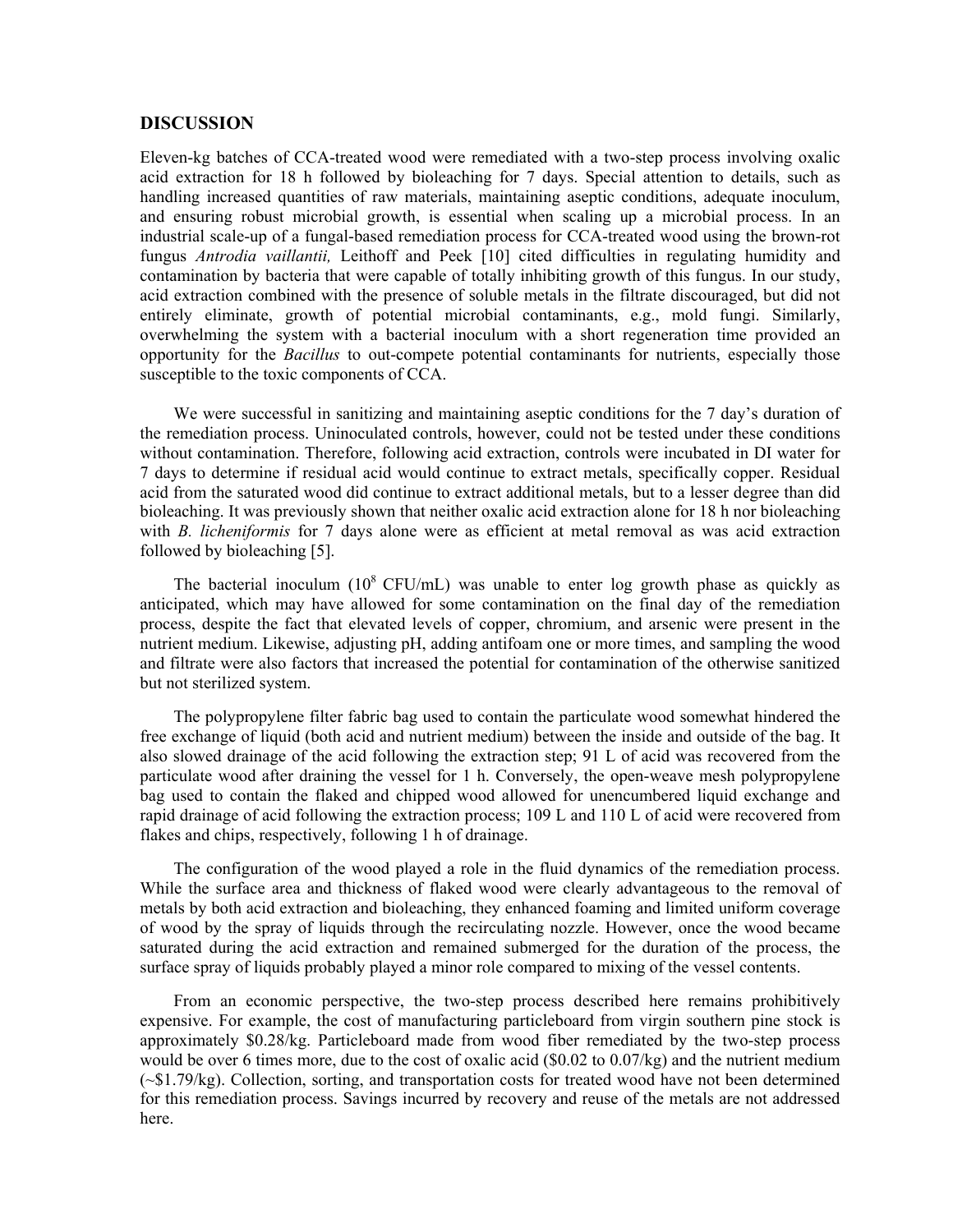With increased restrictions internationally on landfilling CCA-treated wood, domestic landfilling costs may also become prohibitive. Currently, the landfill tipping fee for CCA-treated wood in the midwestern United States is approximately \$33/1,000 kg [11]. In California, the average cost for regulating treated wood waste as hazardous waste has been estimated at \$291/1,000 kg, which would represent a 500% increase over the current non-hazardous disposal fee of \$61/1,000 kg [12]. This would be comparable to disposal of CCA-treated wood in special landfills in Europe, which can cost over \$300 USD per 1,000 kg (personal communication).

The process described here was not optimized to provide ideal growth conditions for *B. licheniformis.* Aeration was only provided by recirculating liquid, pH was not continuously controlled, and sanitary conditions can only delay eventual contamination. A system that merely controls temperature and aerates by recirculating and spraying liquid would be considered one of the simplest process designs for wood remediation. Nevertheless, the robustness of the process indicates acid extraction and *B. licheniformis* growth can effectively remove metals from CCA-treated wood.

#### **CONCLUSIONS**

Sample thickness and surface area of CCA-treated wood samples affected metal removal during both oxalic acid extraction and bioleaching processes. Flaked wood, which was thin and had a large surface area, was most amenable to metal removal, followed by small particulate wood (3 by 8 mm). The lowest metal removal rate, seen in pulp-chipped wood, may be improved by increasing acid extraction time. Circulating oxalic acid helped sanitize both the tank and wood, but it did not totally prevent contamination of the remediation process by day 6, despite elevated levels of copper, chromium, and arsenic in the nutrient medium. Similar to previous bench-scale studies, oxalic acid extraction removed a greater amount of chromium and arsenic, while the bacterium was most effective at removing copper. The two-step processing sequence is more efficient than either acid extraction or bioleaching alone. The results of this study show that scaling-up the bioremediation process to  $11-12$  kg batches of CCA-treated wood removed metals with an efficiency similar to that seen in 1-kg batches at the optimized 1:10 ratio (w/v) of solid to liquid [13], even for chipped and flaked wood.

## **ACKNOWLEDGMENTS**

The authors would like to thank Dan Foster, Chemist, for elemental analyses, and Brian Schlitt for technical assistance.

#### **REFERENCES**

[1] Preston, A.F. 2000. Wood Preservation: Trends of today that will influence the industry tomorrow. Forest Products Journal  $50(9)$ : 12–19.

[2] Cooper, P.A. 1993. Leaching of CCA: Is it a problem? Disposal of treated wood removed from service: the issues. *In*: Proceedings, Environmental Consideration in the Manufacture, Use, and Disposal of Preservative Treated Wood, Carolinas–Chesapeake Section of the Forest Products Society. May 13, Richmond, VA.

[3] Clausen, C.A. 2003. Reusing remediated CCA-treated wood. *In*: Proceedings, Managing the Treated Wood Resource II, American Wood Preservers' Association Utility Solid Waste Activities Group, Boston, MA:  $49 - 56$ .

[4] Clausen, C.A. 2000. CCA removal from treated wood using a dual remediation process. Waste Management & Research 18:  $485-488$ .

[5] Clausen, C.A. and Smith, R.L. 1998. Removal of CCA from treated wood by oxalic acid extraction, steam explosion, and bacterial fermentation. Journal of Industrial Microbiology 20: 251–257.

[6] Crawford, D. and Clausen, C.A. 1999. Evaluation of wood treated with copper-based wood preservatives for Cu loss during exposure to heat and copper-tolerant *Bacillus licheniformis*. IRG/WP 99-20155. International Research Group on Wood Preservation, Stockholm, Sweden.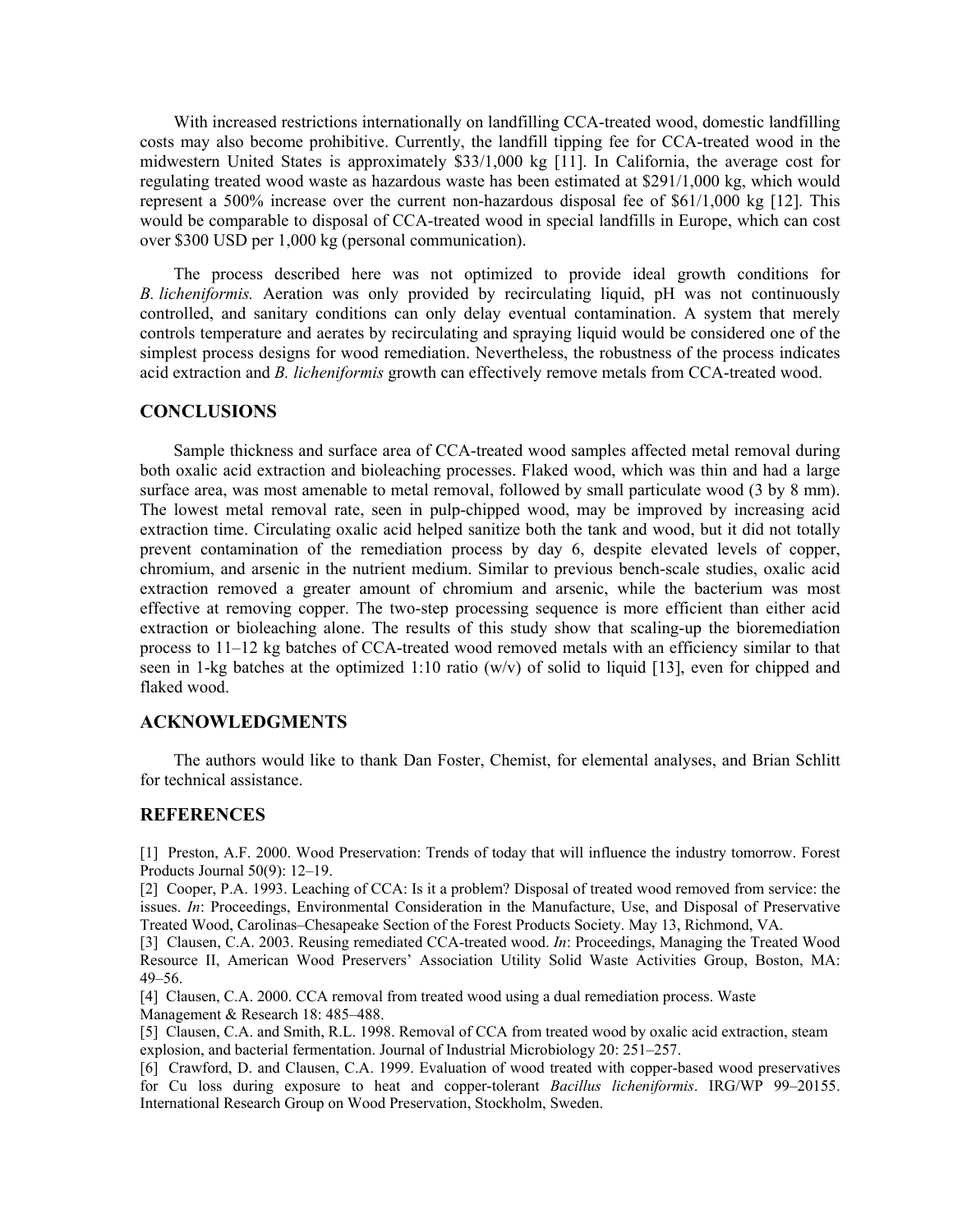[7] Clausen, C.A. Improving the two-step remediation process for CCA-treated wood Part I. Evaluating oxalic acid extraction. Waste Management (in press).

[8] Messer, J.W., Peeler, J.T. and Gilchrist, J.E. 1978. Aerobic plate count. *In:* R.B. Read, Jr. (ed.), Food and Drug Administration Bacteriological Analytical Manual. 5th ed. Association of Official Analytical Chemists, Washington, DC.

[9] AWPA. 2001. Standard method for the analysis of wood and wood treating solutions by inductively coupled plasma emission spectrometry. A21-00. Book of Standards. American Wood Preservers' Association, Granbury, TX: 313-317.

[10] Leithoff, H. and Peek, R.<sup>n.</sup>D. 1995. Experience with industrial scale-up for the biological purification of CCA-treated wood waste. International Research Group on Wood Preservation, Stockholm, Sweden. IRG/WP 97-50095. 10 p.

[11] Ince, P.J. 1998. North American paper recycling situation and pulpwood market interactions. *In*: Proceedings, Recycling, energy, and market interactions, Workshop of the United Nations Economic Commission for Europe Timber Committee. Nov. 3-6, 1998. Istanbul, Turkey. Ministry of Forestry, Turkey: 61-72.

[12] Smith, S.T. 2003. Economic analysis of regulating treated wood waste as hazardous water in California. Prepared for Western Wood Preservers' Institute, Vancouver, WA.

[13] Clausen, C.A. Improving the two-step remediation process of CCA-treated wood Part II. Evaluating bacterial nutrient sources. Waste Management (in press).